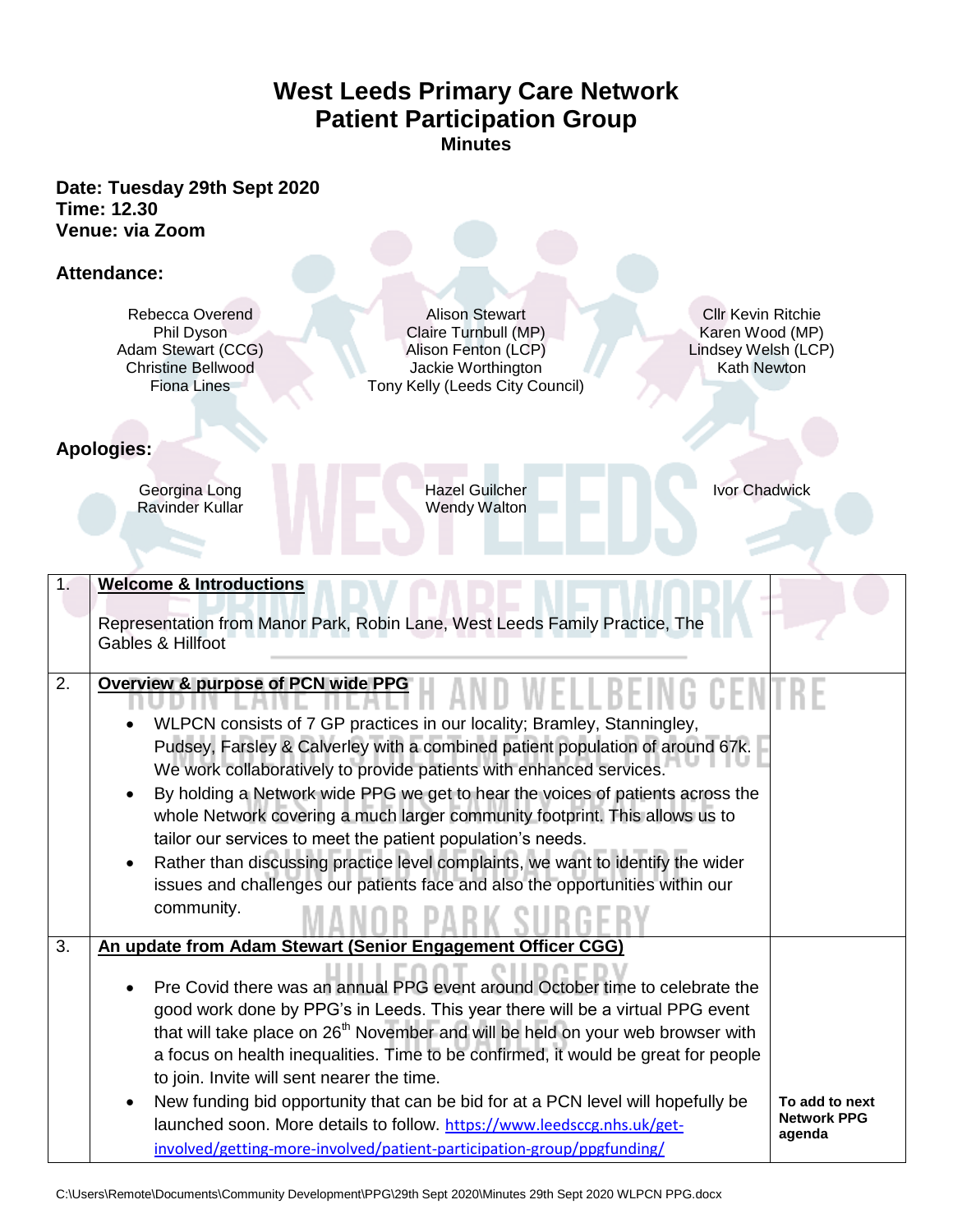|    | PPG Toolkit- feedback suggested that patients may need additional support<br>$\bullet$<br>when joining a PPG and so a PPG toolkit has been created. Adam would<br>appreciate if our members can take a look and provide feedback on his draft<br>before it goes city wide. Please see enclosed.<br>PPG emails- these will hopefully be coming soon and make communication<br>$\bullet$<br>much easier. We know it can be difficult contacting PM's etc. GDPR to be<br>considered and training would be provided, looking for PPG's to help develop<br>and roll out.<br>PPG support group meeting 25 <sup>th</sup> November- speak to adam.stewart1@nhs.net for<br>٠<br>more info<br><b>Useful links from Adam</b><br>Leeds Observatory - https://observatory.leeds.gov.uk/<br>Fingertips - https://fingertips.phe.org.uk/profile/general-practice<br>GP Practice profile - https://www.gp-patient.co.uk/<br>NAPP - https://www.napp.org.uk/<br>CCG Network - https://www.leedsccg.nhs.uk/get-involved/stay-in-touch-stay-<br>informed/join/<br>General PPG Page - https://www.leedsccg.nhs.uk/get-involved/getting-more-<br>involved/patient-participation-group/ | W<br>2020_PPG_Toolkit_V1<br>.2.docx<br>Please read and<br>provide feedback |
|----|-------------------------------------------------------------------------------------------------------------------------------------------------------------------------------------------------------------------------------------------------------------------------------------------------------------------------------------------------------------------------------------------------------------------------------------------------------------------------------------------------------------------------------------------------------------------------------------------------------------------------------------------------------------------------------------------------------------------------------------------------------------------------------------------------------------------------------------------------------------------------------------------------------------------------------------------------------------------------------------------------------------------------------------------------------------------------------------------------------------------------------------------------------------------|----------------------------------------------------------------------------|
| 4. | <b>Inclusivity in PPG's- Tony Kelly (Service Delivery Manager from Leeds City</b>                                                                                                                                                                                                                                                                                                                                                                                                                                                                                                                                                                                                                                                                                                                                                                                                                                                                                                                                                                                                                                                                                 |                                                                            |
|    | Council)<br>We have recently done some work on inclusivity and looking at how we can<br>encourage patients from minority backgrounds (BAME) to join PPG's.<br>We have found it can be a majority voice heard at a PPG but we need to hear<br>everyone's voice to really know our demography and represent all of our<br>community. We need to know what is important to minority groups and<br>encourage all communities to engage, if anyone has any ideas on how we can<br>be more inclusive or hear the seldom heard voices then please share<br>Anthony.Kelly@leeds.gov.uk                                                                                                                                                                                                                                                                                                                                                                                                                                                                                                                                                                                    |                                                                            |
| 5. | <b>Structure of future meetings &amp; ground rules</b>                                                                                                                                                                                                                                                                                                                                                                                                                                                                                                                                                                                                                                                                                                                                                                                                                                                                                                                                                                                                                                                                                                            |                                                                            |
|    | We will initially hold PPG's 3 monthly while we are building momentum,<br>eventually we can look to hold twice yearly with smaller sub groups where<br>needed. Manor Park have previously alternated meeting start times (lunch<br>time/evening) to encourage better attendance and be more accessible for<br>patients however Cllr Ritchie & Karen Wood have not found this has had much<br>benefit. We will look to alternate our meetings to try and reach a younger<br>audience that may be working through the day.<br>Ideally, we would like the chair to be a PPG member- we want this group to be<br>٠<br>patient led and to really find out what our patients need in WLPCN. The agenda<br>should be driven by the PPG members. This is an opportunity to share best<br>practice between PPG's and for patients to have a voice at Network level.<br>Discussion around ground rules- please see document enclosed.                                                                                                                                                                                                                                       | <b>WLPCN- Ground Rules</b><br>for virtual PPG.pdf                          |